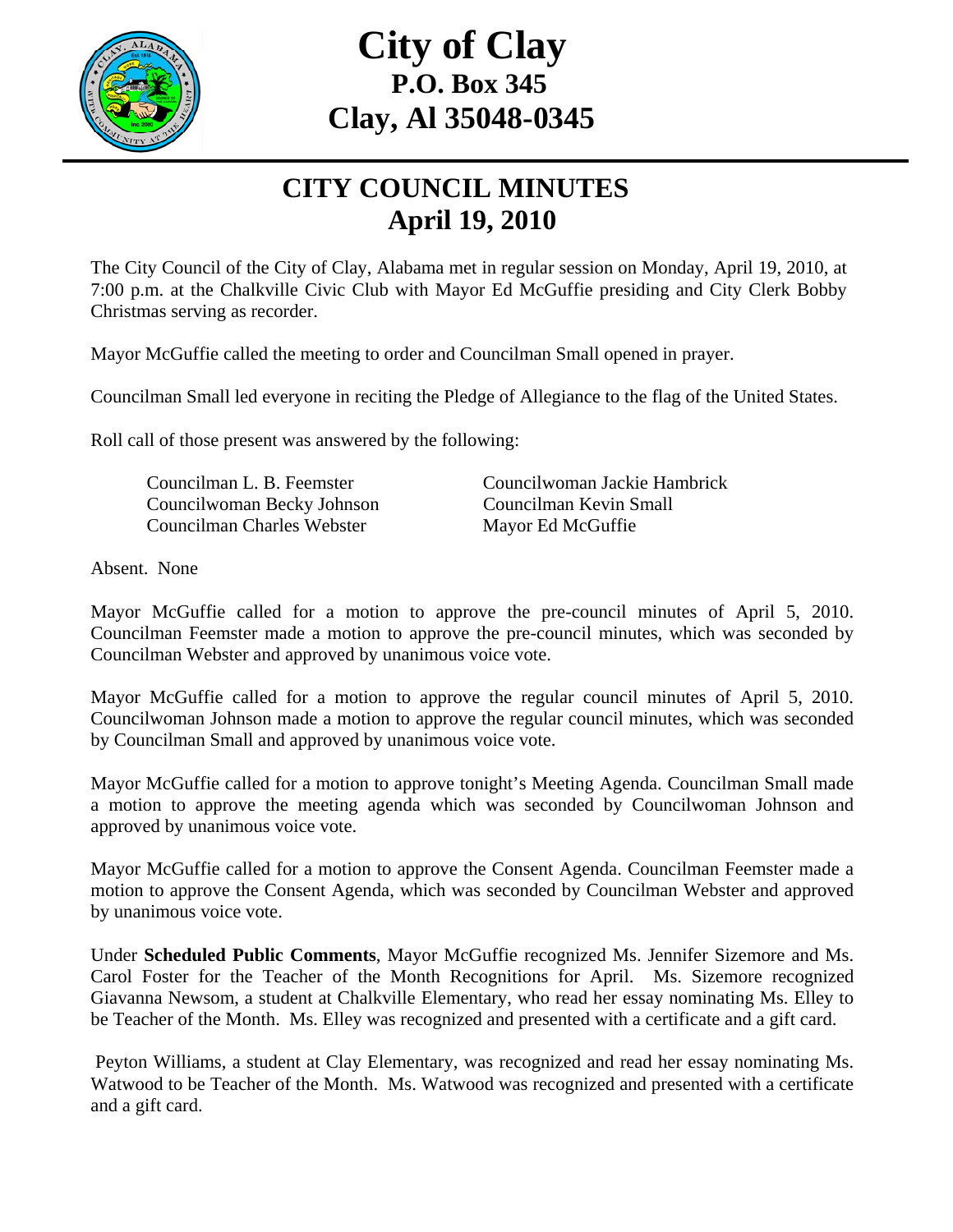

Armoni Holloway, a student at Clay Chalkville Middle School, was recognized and read her essay nominating Mr. Kim Carlisle to be Teacher of the Month. Mr. Carlisle was recognized and presented with a certificate and gift card.

Ms. Sizemore recognized Ms. Manley, teacher at Clay Chalkville High School, as the nominee for the Teacher of the Month at the high school. Ms. Sizemore read the essay nominating her and announced that the essay came from all the students in her class. Ms. Manley was recognized and recognized with a certificate and gift card.

Ms. Sizemore thanked All About Tee's and the City of Clay for the donations for the gifts to the teachers.

Mayor McGuffie recognized Mr. Lee Lesley, candidate for Circuit Judge – Domestic Relations – Place 20, who introduced himself and talked about his background, experience and what makes him the best candidate for this position.

Mayor McGuffie recognized Mr. Lynn Burch, Building Inspections Superintendent, for the opening of bids for turf management at the ballpark. Mr. Burch stated that twenty something invitations to bid were sent out and four responded. He stated the bid from Lawn Guard would have to be rejected because it was received unsealed which did not comply with the specifications of the bid.

Mr. Burch opened and announced that Pure Turf's bid was for \$ 41,702.00 for a two year contract. He opened and announced that True Green's bid was for \$42,520.00 and Turf Management Systems bid was for \$24,168.00.

Under **Reports from Standing Committees** Mayor McGuffie recognized Councilman Feemster for a report from the **Public Safety Committee**. Councilman Feemster reported that, due to a number of request from people living up and down Somersby Parkway, he was convinced that a speed cushion / table may be the answer to slowing traffic coming down that hill. Councilman Feemster made a motion to purchase three speed cushion/tables for \$4,200 out of the 7c Gas Fund. Councilman Small seconded the motion which was approved by a unanimous voice vote.

Councilwoman Hambrick was recognized for a report from the **Committee on Community**  Development, Environmental, Historical, Library and Seniors. reported on the following: (1) She recognized Mr. Guy Scott for a report from the Senior Citizens. Mr. Scott stated everything was going well. (2) Councilwoman Hambrick thanked everyone for their participation at the unveiling of the historic marker at City Hall and the grand opening of the Library on Saturday March 27. She announced that videos of these events can be purchased for \$6.00.

Under **Committee on Annexation, Business, Planning & Zoning and Schools**, Councilwoman Johnson was recognized and reported on the following: (1) She announced that Dr. Walker could not be present tonight but sent a list of things going on at the schools that she read. (2) She announced that the Chamber of Commerce monthly luncheon was changed to Wednesday at the Seafood Market. (3) There will be a political forum tomorrow night for the Jefferson County Commission District 4 candidates at the Trussville Community Center. (4) Aesops Fables was coming on May 6 to Clay Elementary and (5) Clay May Days on May 8.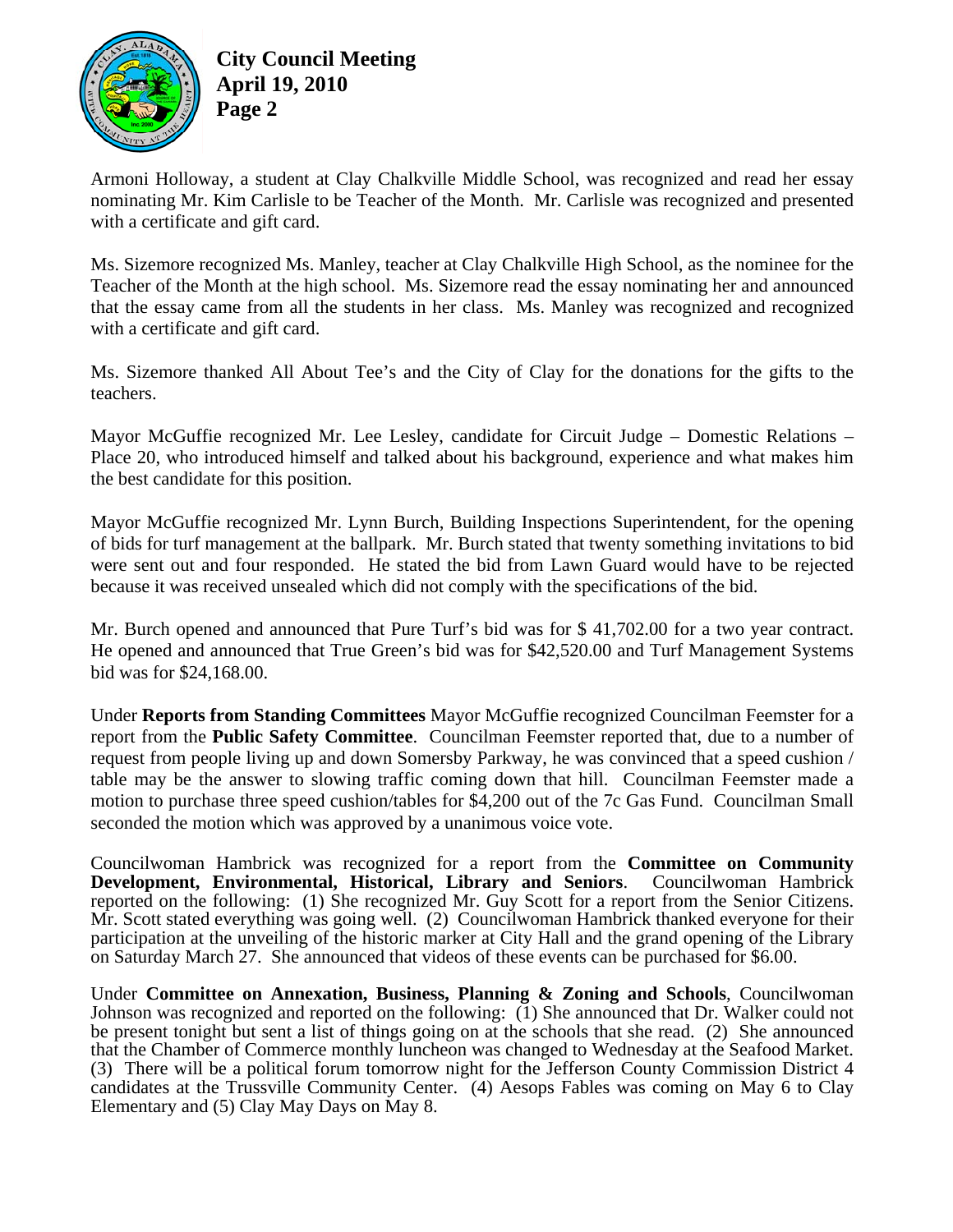

**City Council Meeting April 19, 2010 Page 3** 

Councilman Small was recognized for a report from the **Committee on Building Inspections, Sanitation, Streets and Utilities**. Councilman Small reported on the following: (1) He reported on some issues brought up at a homeowners association meeting at Steeple Chase a few months ago. He stated he should have a specific answer to a resolution on the Harness Way paving. (2) Councilman Small made a motion to send out invitations to bid for a used truck for Public Works. Councilman Webster seconded the motion that was approved by a unanimous voice vote.

Councilman Webster was recognized for a report from the **Parks and Recreation Committee**. Councilman Webster reported on the following: (1) He stated he was working with Mike Stanley, Park Director, on the walking trail at Cosby Lake. He ask the Council for ideas on the best surface for the walking trial which they discussed. Councilman Feemster stated the work to put the 89/10 surface on the walking trail should be bid out. (2) He reported that he was working on getting prices on the bridges and would need three to complete the walking trail. He stated he hoped to have the bridges in before the work on the trail was complete. (3) He reported that the Community Wide Singing was scheduled for Saturday night April 24.

Under the **Committee on Finance and Ordinance**, Mayor McGuffie reported he would be in contact with the Finance Committee for a meeting.

Under **Reading of Petitions, Applications, Complaints, Appeals, Communications, etc.** Mayor McGuffie announced there was nothing to report.

Under the **City Clerk's Report**, City Clerk Bobby Christmas reported on the yard sale at the Seniors Center last Saturday and announced another one this coming Saturday at the Chalkville Civic Club. He reported the balances in the 4 & 5 Cent Gasoline Fund =  $$141,028.67$ ; 7 Cent Gasoline Fund = \$153,995.32; AmFund Account = \$1,053,680.41; Capital Improvement Fund = \$172,774.12; Contractors Bond =  $$43,251.58$ ; General Fund =  $$762,551.94$ ; Library Fund =  $$8,712.17$ ; Park and Recreation Fund  $= $8,769.00$ ; and Senior Citizens Fund  $= $9,107.77$ .

Under **Resolutions, Ordinances, Orders and Other Business** Mayor McGuffie called for a motion to enter into Unanimous Consent. Councilman Small made a motion to suspend the regular rules of order and enter into Unanimous Consent which was seconded by Councilman Feemster.

That the motion was put before the Council and a roll call vote was conducted with the results as follows:

Yeas: Council members Feemster, Hambrick, Johnson, Small, Webster and Mayor McGuffie

Nays: None

Mayor McGuffie introduced Resolution  $2010 - 13$ , A Resolution Declaring Weeds to be a Public Nuisance at 6849 Charles Drive which was read by City Clerk Bobby Christmas.

Councilman Small made a motion to approve Resolution 2010 – 13 which was seconded by Councilwoman Johnson.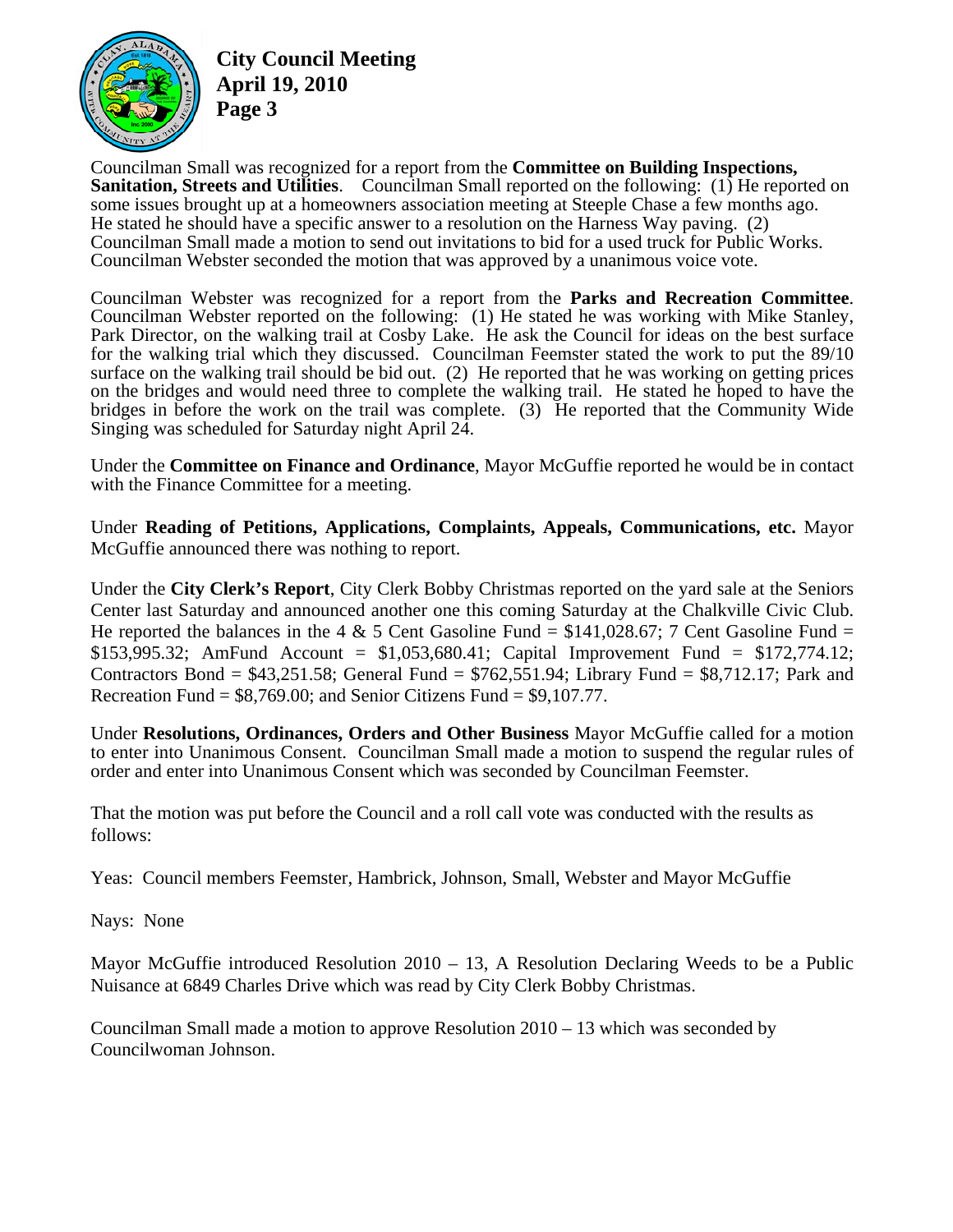

That the motion was put before the Council and a roll call vote was conducted with the results as follows:

Yeas: Council members Feemster, Hambrick, Johnson, Small, Webster and Mayor McGuffie

Nays: None

Mayor McGuffie introduced Resolution 2010 – 14, A Resolution Declaring Weeds to be a Public Nuisance at 5904 Nuthatch Circle which was read by City Clerk Bobby Christmas.

Councilman Small made a motion to approve Resolution 2010 – 14 which was seconded by Councilman Webster.

That the motion was put before the Council and a roll call vote was conducted with the results as follows:

Yeas: Council members Feemster, Hambrick, Johnson, Small, Webster and Mayor McGuffie

Nays: None

Mayor McGuffie introduced Resolution  $2010 - 15$ , A Resolution Declaring Weeds to be a Public Nuisance at 2350 Sweeney Hollow Drive which was read by City Clerk Bobby Christmas.

Councilman Small made a motion to approve Resolution 2010 – 15 which was seconded by Councilwoman Johnson.

That the motion was put before the Council and a roll call vote was conducted with the results as follows:

Yeas: Council members Feemster, Hambrick, Johnson, Small, Webster and Mayor McGuffie

Nays: None

Mayor McGuffie introduced Resolution  $2010 - 16$ , A Resolution Declaring Weeds to be a Public Nuisance at 7357 Whitney Drive which was read by City Clerk Bobby Christmas.

Councilman Small made a motion to approve Resolution 2010 – 16 which was seconded by Councilwoman Hambrick.

That the motion was put before the Council and a roll call vote was conducted with the results as follows:

Yeas: Council members Feemster, Hambrick, Johnson, Small, Webster and Mayor McGuffie

Nays: None